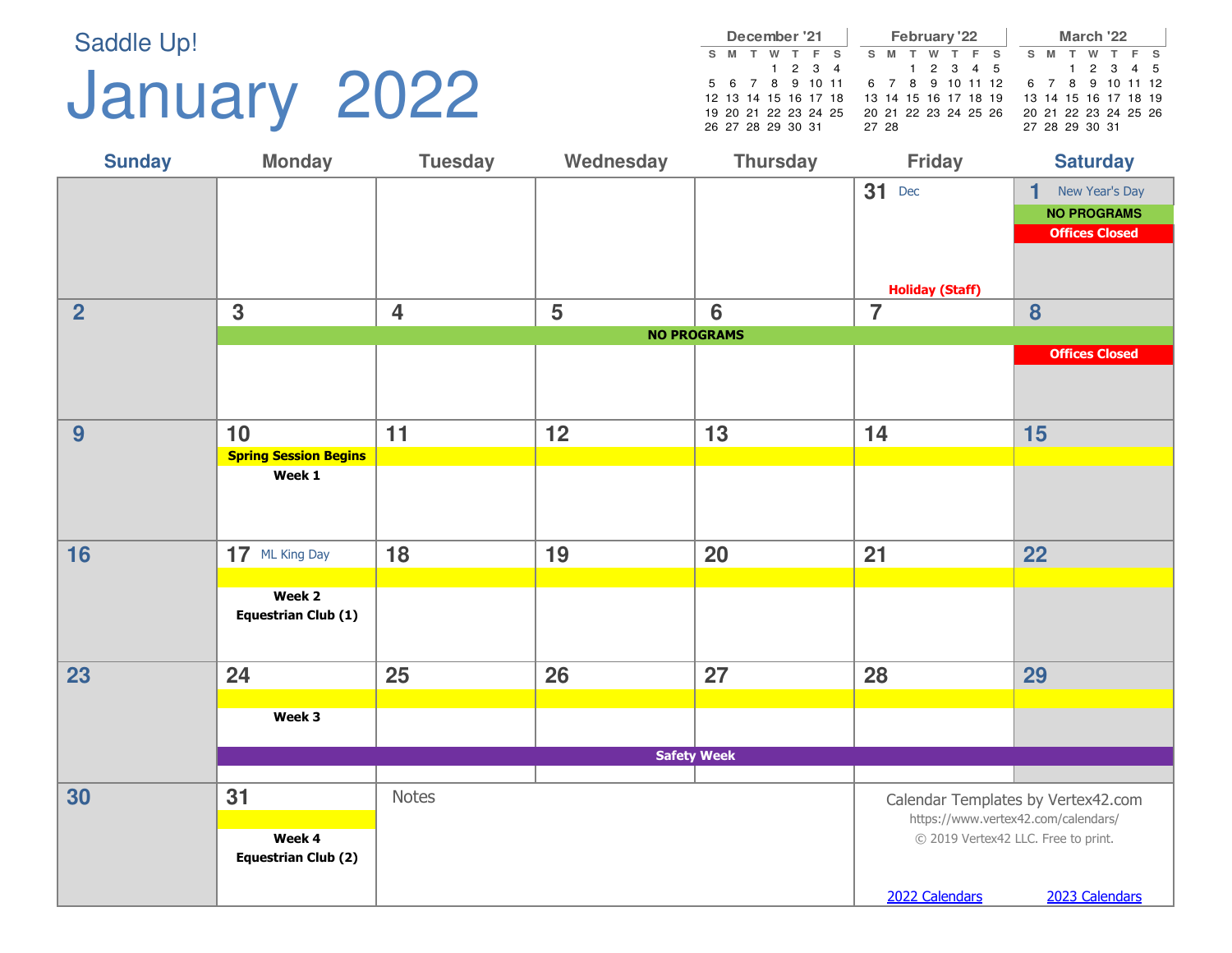| <b>Saddle Up!</b> |                                                  |                         |                               | January '22                                                                                                    | March '22                                                                                                                                        | April '22                                                                                                                                                           |
|-------------------|--------------------------------------------------|-------------------------|-------------------------------|----------------------------------------------------------------------------------------------------------------|--------------------------------------------------------------------------------------------------------------------------------------------------|---------------------------------------------------------------------------------------------------------------------------------------------------------------------|
|                   | February 2022                                    |                         |                               | S M T W T F S<br>2 3 4 5 6 7 8<br>9 10 11 12 13 14 15<br>16 17 18 19 20 21 22<br>23 24 25 26 27 28 29<br>30 31 | $\top$<br>W<br>T.<br>S M<br>F S<br>2 3 4 5<br>$\mathbf{1}$<br>6 7 8 9 10 11 12<br>13 14 15 16 17 18 19<br>20 21 22 23 24 25 26<br>27 28 29 30 31 | S M T W<br>T.<br>F S<br>$\overline{2}$<br>8 9<br>$3 \quad 4$<br>$5\overline{)}$<br>- 6<br>7<br>10 11 12 13 14 15 16<br>17 18 19 20 21 22 23<br>24 25 26 27 28 29 30 |
| <b>Sunday</b>     | <b>Monday</b>                                    | <b>Tuesday</b>          | Wednesday                     | <b>Thursday</b>                                                                                                | Friday                                                                                                                                           | <b>Saturday</b>                                                                                                                                                     |
|                   |                                                  | <b>Chinese New Year</b> | $\mathbf{2}$<br>Groundhog Day | $\mathbf{3}$                                                                                                   | $\overline{\mathbf{4}}$                                                                                                                          | $5\phantom{1}$                                                                                                                                                      |
|                   |                                                  | Week 4 cont.            |                               |                                                                                                                |                                                                                                                                                  |                                                                                                                                                                     |
|                   |                                                  |                         |                               |                                                                                                                |                                                                                                                                                  |                                                                                                                                                                     |
| 6                 | $\overline{7}$                                   | 8                       | 9                             | 10                                                                                                             | 11                                                                                                                                               | 12 Lincoln's B-Day                                                                                                                                                  |
|                   | Week 5                                           |                         |                               |                                                                                                                |                                                                                                                                                  |                                                                                                                                                                     |
|                   |                                                  |                         |                               | <b>Pony Up! - Online Fundraiser</b>                                                                            |                                                                                                                                                  |                                                                                                                                                                     |
| 13                | 14 Valentine's Day                               | 15                      | 16                            | 17                                                                                                             | 18                                                                                                                                               | 19                                                                                                                                                                  |
|                   | Week 6<br><b>Equestrian Club (3)</b>             |                         |                               |                                                                                                                |                                                                                                                                                  |                                                                                                                                                                     |
|                   |                                                  |                         |                               | <b>Pony Up! - Online Fundraiser</b>                                                                            |                                                                                                                                                  |                                                                                                                                                                     |
| 20                | 21<br>Presidents' Day                            | 22                      | 23                            | 24                                                                                                             | 25                                                                                                                                               | 26                                                                                                                                                                  |
|                   | Week 7                                           |                         |                               |                                                                                                                |                                                                                                                                                  |                                                                                                                                                                     |
|                   |                                                  |                         |                               | <b>Pony Up! - Online Fundraiser</b>                                                                            |                                                                                                                                                  |                                                                                                                                                                     |
| 27                | 28                                               |                         |                               |                                                                                                                |                                                                                                                                                  |                                                                                                                                                                     |
|                   | Week 8<br><b>Equestrian Club (4)</b><br>Pony Up! |                         |                               |                                                                                                                |                                                                                                                                                  |                                                                                                                                                                     |
|                   |                                                  | <b>Notes</b>            |                               |                                                                                                                |                                                                                                                                                  | Calendar Templates by Vertex42.com<br>https://www.vertex42.com/calendars/<br>© 2019 Vertex42 LLC. Free to print.                                                    |
|                   |                                                  |                         |                               |                                                                                                                | 2022 Calendars                                                                                                                                   | 2023 Calendars                                                                                                                                                      |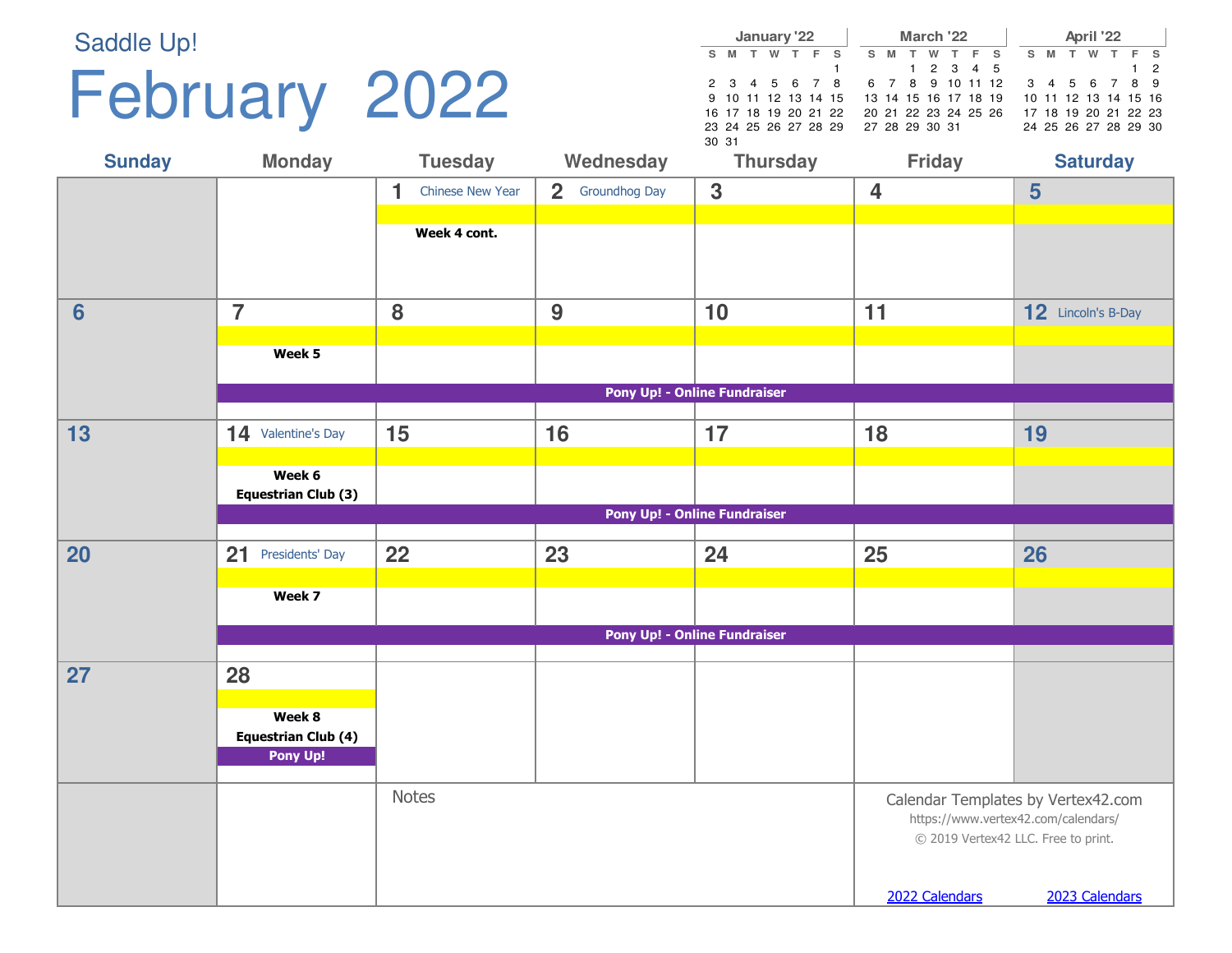### March 2022

|  |       | <b>February '22</b>             |  |                                                                  |  |  | April '22 |  |                               |  |  | May '22 |  |  |
|--|-------|---------------------------------|--|------------------------------------------------------------------|--|--|-----------|--|-------------------------------|--|--|---------|--|--|
|  |       | S M T W T F S                   |  |                                                                  |  |  |           |  | SMTWTFS SMTWTFS               |  |  |         |  |  |
|  |       | $1\quad 2\quad 3\quad 4\quad 5$ |  |                                                                  |  |  |           |  | 1 2 1 2 3 4 5 6 7             |  |  |         |  |  |
|  |       |                                 |  | 6 7 8 9 10 11 12 3 4 5 6 7 8 9 8 9 10 11 12 13 14                |  |  |           |  |                               |  |  |         |  |  |
|  |       |                                 |  | 13 14 15 16 17 18 19  10 11 12 13 14 15 16  15 16 17 18 19 20 21 |  |  |           |  |                               |  |  |         |  |  |
|  |       |                                 |  | 20 21 22 23 24 25 26 17 18 19 20 21 22 23 22 23 24 25 26 27 28   |  |  |           |  |                               |  |  |         |  |  |
|  | 27 28 |                                 |  |                                                                  |  |  |           |  | 24 25 26 27 28 29 30 29 30 31 |  |  |         |  |  |

| <b>Sunday</b>           | <b>Monday</b>                         | <b>Tuesday</b>  | Wednesday                       | <b>Thursday</b>                     | <b>Friday</b>                                  | <b>Saturday</b>                     |
|-------------------------|---------------------------------------|-----------------|---------------------------------|-------------------------------------|------------------------------------------------|-------------------------------------|
|                         |                                       | 1<br>Mardi Gras | $\overline{2}$<br>Ash Wednesday | $\mathbf 3$                         | $\overline{\mathbf{4}}$                        | 5                                   |
|                         |                                       |                 |                                 |                                     | <b>Arena Footing Installation- No Programs</b> |                                     |
|                         |                                       | Week 8 cont.    |                                 |                                     |                                                |                                     |
|                         |                                       |                 |                                 | <b>Pony Up! - Online Fundraiser</b> |                                                |                                     |
|                         |                                       |                 |                                 |                                     |                                                |                                     |
| $6\phantom{1}6$         | $\overline{7}$                        | 8               | 9                               | 10                                  | 11                                             | 12                                  |
|                         | Week 9                                |                 |                                 |                                     |                                                |                                     |
|                         |                                       |                 |                                 |                                     |                                                |                                     |
|                         |                                       |                 |                                 |                                     |                                                |                                     |
|                         |                                       |                 |                                 | 17 St. Patrick's Day                |                                                |                                     |
| 13 Daylight Saving      | 14                                    | 15              | 16                              | <b>NO PROGRAMS - Spring Break</b>   | 18                                             | 19                                  |
|                         |                                       |                 |                                 |                                     |                                                | <b>Offices Closed</b>               |
|                         |                                       |                 |                                 |                                     |                                                |                                     |
|                         |                                       |                 |                                 |                                     |                                                |                                     |
| 20 Vernal equinox (GMT) | 21                                    | 22              | 23                              | 24                                  | 25                                             | 26                                  |
|                         |                                       |                 |                                 |                                     |                                                |                                     |
|                         |                                       |                 |                                 | <b>Open House Week</b>              |                                                |                                     |
|                         | Week 10<br><b>Equestrian Club (5)</b> |                 |                                 |                                     |                                                |                                     |
| 27                      | 28                                    | 29              | 30                              | 31                                  |                                                |                                     |
|                         |                                       |                 |                                 |                                     |                                                |                                     |
|                         | Week 11                               |                 |                                 |                                     |                                                |                                     |
|                         |                                       |                 |                                 |                                     |                                                |                                     |
|                         |                                       |                 |                                 |                                     |                                                |                                     |
|                         |                                       | <b>Notes</b>    |                                 |                                     |                                                | Calendar Templates by Vertex42.com  |
|                         |                                       |                 |                                 |                                     |                                                | https://www.vertex42.com/calendars/ |
|                         |                                       |                 |                                 |                                     |                                                | © 2019 Vertex42 LLC. Free to print. |
|                         |                                       |                 |                                 |                                     |                                                |                                     |
|                         |                                       |                 |                                 |                                     | 2022 Calendars                                 | 2023 Calendars                      |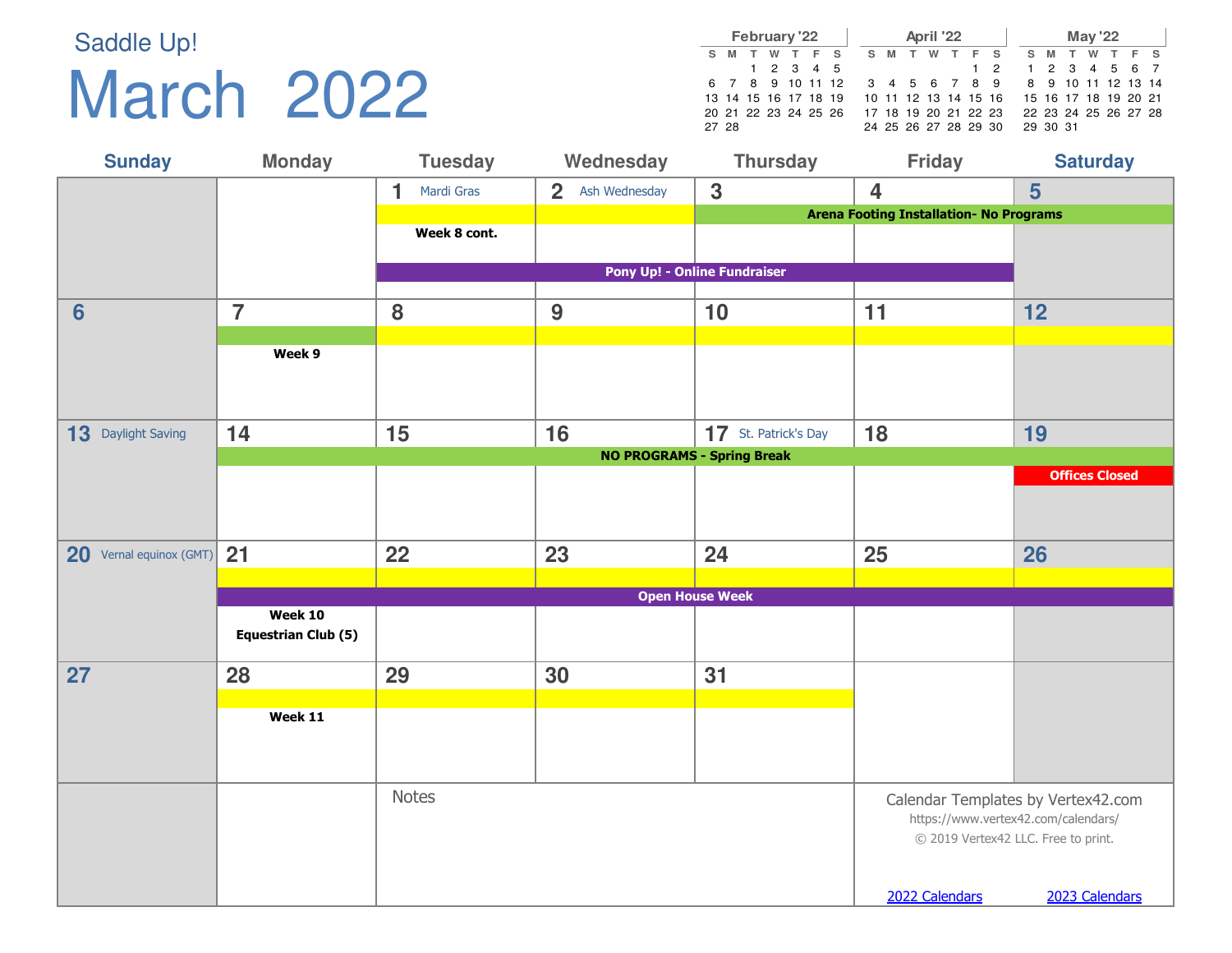## April 2022

|  |       | March '22            |         |  |                                                     |  |          |  | <b>May '22</b>       |  |     |     | June '22             |                 |  |
|--|-------|----------------------|---------|--|-----------------------------------------------------|--|----------|--|----------------------|--|-----|-----|----------------------|-----------------|--|
|  | S M T |                      | W T F S |  |                                                     |  | S M T    |  | W T F S              |  | S M | . т | w                    | T F S           |  |
|  |       |                      |         |  | 1 2 3 4 5 1 2 3 4 5 6 7                             |  |          |  |                      |  |     |     |                      | $1 \t2 \t3 \t4$ |  |
|  |       |                      |         |  | 6 7 8 9 10 11 12 8 9 10 11 12 13 14 5 6 7 8 9 10 11 |  |          |  |                      |  |     |     |                      |                 |  |
|  |       | 13 14 15 16 17 18 19 |         |  |                                                     |  |          |  | 15 16 17 18 19 20 21 |  |     |     | 12 13 14 15 16 17 18 |                 |  |
|  |       |                      |         |  | 20 21 22 23 24 25 26                                |  |          |  | 22 23 24 25 26 27 28 |  |     |     | 19 20 21 22 23 24 25 |                 |  |
|  |       | 27 28 29 30 31       |         |  |                                                     |  | 29 30 31 |  |                      |  |     |     | 26 27 28 29 30       |                 |  |

| <b>Sunday</b>       | <b>Monday</b>                  | <b>Tuesday</b> | Wednesday              | <b>Thursday</b>                    | <b>Friday</b>          | <b>Saturday</b>                                                                                                  |
|---------------------|--------------------------------|----------------|------------------------|------------------------------------|------------------------|------------------------------------------------------------------------------------------------------------------|
|                     |                                |                |                        |                                    | 1<br>April Fool's Day  | $\overline{2}$                                                                                                   |
|                     |                                |                |                        |                                    |                        |                                                                                                                  |
|                     |                                |                |                        |                                    | Week 11 cont.          |                                                                                                                  |
|                     |                                |                |                        |                                    |                        |                                                                                                                  |
|                     |                                |                |                        |                                    |                        |                                                                                                                  |
| 3<br>Ramadan begins | $\overline{\mathbf{4}}$        | 5              | 6                      | $\overline{7}$                     | 8                      | 9                                                                                                                |
|                     | Week 12<br>Equestrian Club (6) |                |                        |                                    |                        |                                                                                                                  |
| 10                  | 11                             | 12             | 13                     | 14                                 | 15 Good Friday         | 16 Passover                                                                                                      |
|                     |                                |                |                        | <b>NO PROGRAMS</b>                 |                        |                                                                                                                  |
|                     |                                |                |                        |                                    |                        | <b>Offices Closed</b>                                                                                            |
|                     |                                |                |                        |                                    |                        |                                                                                                                  |
|                     |                                |                |                        |                                    | <b>Holiday (Staff)</b> |                                                                                                                  |
| 17 Easter           | 18 Taxes Due                   | 19             | 20                     | 21                                 | 22 Earth Day           | 23                                                                                                               |
|                     | Week 13                        |                |                        |                                    |                        |                                                                                                                  |
|                     | <b>Equestrian Club (7)</b>     |                |                        |                                    |                        |                                                                                                                  |
|                     |                                |                |                        | <b>Volunteer Appreciation Week</b> |                        |                                                                                                                  |
| 24                  | 25                             | 26             | 27<br>Admin Assist Day | 28                                 | 29                     | 30                                                                                                               |
|                     |                                |                |                        |                                    |                        |                                                                                                                  |
|                     | Week 14                        |                |                        |                                    |                        |                                                                                                                  |
|                     |                                |                |                        |                                    |                        |                                                                                                                  |
|                     |                                | <b>Notes</b>   |                        |                                    |                        |                                                                                                                  |
|                     |                                |                |                        |                                    |                        | Calendar Templates by Vertex42.com<br>https://www.vertex42.com/calendars/<br>© 2019 Vertex42 LLC. Free to print. |
|                     |                                |                |                        |                                    | 2022 Calendars         | 2023 Calendars                                                                                                   |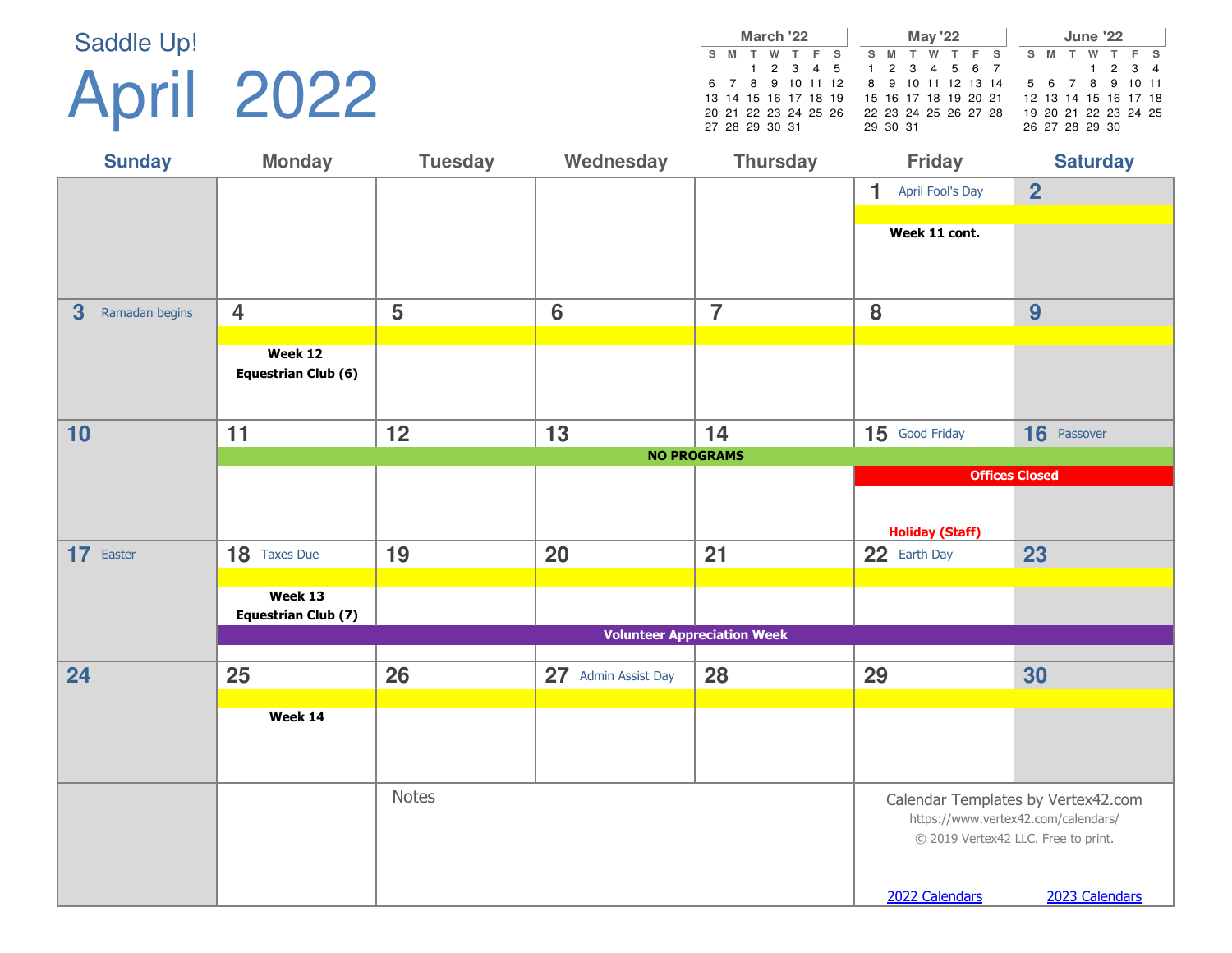| <b>May</b> | $2022$ |
|------------|--------|
|------------|--------|

|    |                      |   | April '22 |     |     |  |                | <b>June '22</b> |                      |  |     |  | July '22             |  |    |
|----|----------------------|---|-----------|-----|-----|--|----------------|-----------------|----------------------|--|-----|--|----------------------|--|----|
| S. | M                    | w |           | F S |     |  | S M T          | W               | T F S                |  | S M |  | w                    |  |    |
|    |                      |   |           |     | 1 2 |  |                |                 | 1 2 3 4              |  |     |  |                      |  | 12 |
|    | 3 4 5 6 7 8 9        |   |           |     |     |  |                |                 | 5 6 7 8 9 10 11      |  |     |  | 3 4 5 6 7 8 9        |  |    |
|    | 10 11 12 13 14 15 16 |   |           |     |     |  |                |                 | 12 13 14 15 16 17 18 |  |     |  | 10 11 12 13 14 15 16 |  |    |
|    | 17 18 19 20 21 22 23 |   |           |     |     |  |                |                 | 19 20 21 22 23 24 25 |  |     |  | 17 18 19 20 21 22 23 |  |    |
|    | 24 25 26 27 28 29 30 |   |           |     |     |  | 26 27 28 29 30 |                 |                      |  |     |  | 24 25 26 27 28 29 30 |  |    |
|    |                      |   |           |     |     |  |                |                 |                      |  | 31  |  |                      |  |    |

| <b>Sunday</b>     | <b>Monday</b>                         | <b>Tuesday</b>     | Wednesday               | <b>Thursday</b>                  | <b>Friday</b>       | <b>Saturday</b>                     |
|-------------------|---------------------------------------|--------------------|-------------------------|----------------------------------|---------------------|-------------------------------------|
| $\blacksquare$    | $\overline{2}$                        | $\mathbf{3}$       | $\overline{\mathbf{4}}$ | $5\phantom{.0}$<br>Cinco de Mayo | $6\phantom{1}6$     | $\overline{7}$                      |
|                   |                                       |                    |                         |                                  |                     |                                     |
|                   | Week 15<br><b>Equestrian Club (8)</b> |                    |                         |                                  |                     |                                     |
|                   |                                       |                    |                         |                                  |                     |                                     |
|                   |                                       |                    |                         |                                  |                     |                                     |
| 8<br>Mother's Day | 9                                     | 10                 | 11                      | 12                               | 13                  | 14                                  |
|                   | Week 16                               |                    |                         |                                  | 'Films on the Farm' |                                     |
|                   |                                       |                    |                         |                                  | SU! Movie Night     |                                     |
|                   |                                       |                    |                         |                                  | 8:30pm              |                                     |
| 15                | 16                                    | 17                 | 18                      | 19                               | 20                  | 21<br><b>Armed Forces Day</b>       |
|                   |                                       |                    |                         | <b>Spring Session Ends</b>       |                     | <b>NO PROGRAMS</b>                  |
|                   | Week 17                               |                    |                         |                                  |                     | <b>SUPER Show</b>                   |
|                   | <b>Equestrian Club (9)</b>            |                    |                         |                                  |                     |                                     |
|                   |                                       |                    |                         |                                  |                     |                                     |
| 22                | 23                                    | 24                 | 25                      | 26                               | 27                  | 28                                  |
|                   |                                       |                    |                         | <b>NO PROGRAMS</b>               |                     |                                     |
|                   |                                       |                    |                         | Leaderpalooza                    |                     | <b>Offices Closed</b>               |
|                   |                                       |                    |                         | Outdoor/Sensory/Trail<br>6-8pm   |                     |                                     |
|                   |                                       |                    |                         |                                  |                     |                                     |
| 29                | 30 Memorial Day                       | 31                 |                         |                                  |                     |                                     |
|                   |                                       | <b>NO PROGRAMS</b> |                         |                                  |                     |                                     |
|                   | <b>Offices Closed</b>                 |                    |                         |                                  |                     |                                     |
|                   |                                       |                    |                         |                                  |                     |                                     |
|                   | <b>Holiday (Staff)</b>                |                    |                         |                                  |                     |                                     |
|                   |                                       | <b>Notes</b>       |                         |                                  |                     | Calendar Templates by Vertex42.com  |
|                   |                                       |                    |                         |                                  |                     | https://www.vertex42.com/calendars/ |
|                   |                                       |                    |                         |                                  |                     | © 2019 Vertex42 LLC. Free to print. |
|                   |                                       |                    |                         |                                  |                     |                                     |
|                   |                                       |                    |                         |                                  | 2022 Calendars      | 2023 Calendars                      |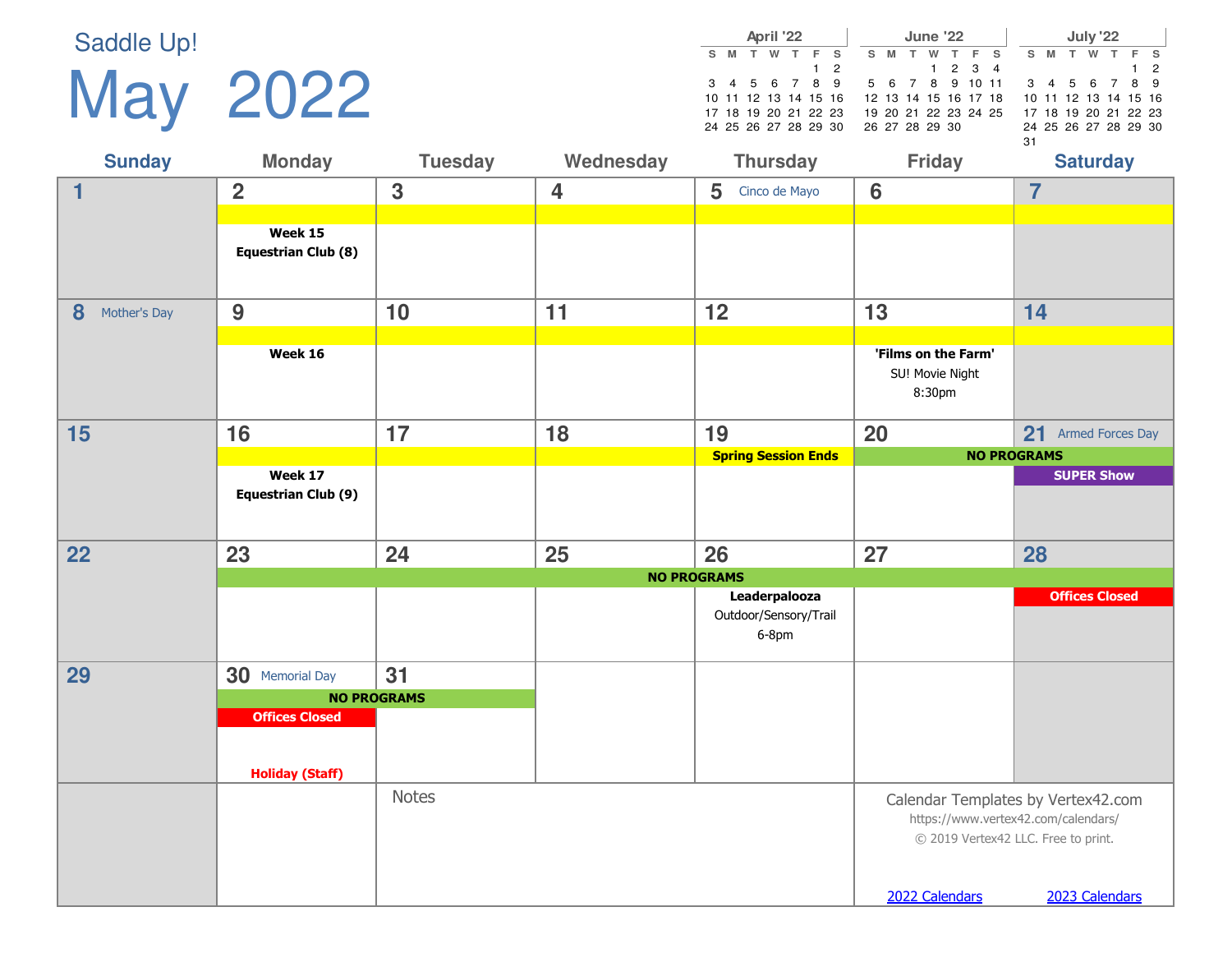### June 2022

|    |          |                      |   | <b>May '22</b> |       |  |    |   |       | July '22             |  |                      |  |             | <b>August '22</b> |                      |  |
|----|----------|----------------------|---|----------------|-------|--|----|---|-------|----------------------|--|----------------------|--|-------------|-------------------|----------------------|--|
| s. | M        | T                    | w |                | $F$ S |  | S. | M | - T - | w                    |  | F S                  |  | S M         | w                 | F S                  |  |
|    |          | 1 2 3 4 5 6 7        |   |                |       |  |    |   |       |                      |  | $1\quad 2$           |  |             |                   | 1 2 3 4 5 6          |  |
|    |          | 8 9 10 11 12 13 14   |   |                |       |  |    |   |       |                      |  | 3 4 5 6 7 8 9        |  |             |                   | 7 8 9 10 11 12 13    |  |
|    |          | 15 16 17 18 19 20 21 |   |                |       |  |    |   |       |                      |  | 10 11 12 13 14 15 16 |  |             |                   | 14 15 16 17 18 19 20 |  |
|    |          | 22 23 24 25 26 27 28 |   |                |       |  |    |   |       | 17 18 19 20 21 22 23 |  |                      |  |             |                   | 21 22 23 24 25 26 27 |  |
|    | 29 30 31 |                      |   |                |       |  |    |   |       | 24 25 26 27 28 29 30 |  |                      |  | 28 29 30 31 |                   |                      |  |
|    |          |                      |   |                |       |  | 31 |   |       |                      |  |                      |  |             |                   |                      |  |

| <b>Sunday</b>   | <b>Monday</b>                | <b>Tuesday</b>               | Wednesday                         | <b>Thursday</b>      | <b>Friday</b>               | <b>Saturday</b>                     |
|-----------------|------------------------------|------------------------------|-----------------------------------|----------------------|-----------------------------|-------------------------------------|
|                 |                              |                              | 1                                 | $\overline{2}$       | $\overline{3}$              | $\overline{4}$                      |
|                 |                              |                              |                                   |                      | <b>NO PROGRAMS</b>          |                                     |
|                 |                              |                              |                                   |                      |                             | <b>Grand Prix</b>                   |
|                 |                              |                              |                                   |                      |                             |                                     |
|                 |                              |                              |                                   |                      |                             |                                     |
| 5<br>Pentecost  | 6                            | $\overline{7}$               | 8                                 | 9                    | 10                          | 11                                  |
|                 | <b>Summer Session Begins</b> |                              |                                   |                      |                             |                                     |
|                 | Week 1                       |                              |                                   |                      |                             |                                     |
|                 |                              |                              | Fun on the Farm (1)               |                      |                             |                                     |
|                 |                              | Horsemanship 101<br>2:30-4pm |                                   |                      | Horsemanship 101<br>$2-4pm$ |                                     |
| 12              | 13                           | 14 Flag Day                  | 15                                | 16                   | 17                          | 18                                  |
|                 |                              |                              |                                   |                      |                             |                                     |
|                 | Week 2                       |                              |                                   | Leaderpalooza        |                             |                                     |
|                 |                              |                              | <b>Interactive Vaulting</b>       |                      |                             |                                     |
|                 |                              |                              |                                   | Indoor/Emergency/Off |                             |                                     |
| 19 Father's Day | 20                           | 21 June Solstice (GMT)       | 22                                | Lead, 12-2pm<br>23   | 24                          | 25                                  |
|                 |                              |                              |                                   |                      |                             |                                     |
|                 | Week 3                       |                              |                                   |                      | 'Films on the Farm'         |                                     |
|                 |                              |                              | <b>Equestrian Club Skill Week</b> |                      |                             |                                     |
|                 |                              |                              |                                   | Horsemanship 101     | SU! Movie Night             |                                     |
|                 |                              |                              |                                   | $2-4$ pm             | 8:30pm                      |                                     |
| 26              | 27                           | 28                           | 29                                | 30                   |                             |                                     |
|                 | Week 4                       |                              |                                   |                      |                             |                                     |
|                 |                              |                              | Fun on the Farm w/ Sibling (1)    |                      |                             |                                     |
|                 |                              |                              |                                   |                      |                             |                                     |
|                 |                              |                              |                                   |                      |                             |                                     |
|                 |                              | <b>Notes</b>                 |                                   |                      |                             | Calendar Templates by Vertex42.com  |
|                 |                              |                              |                                   |                      |                             | https://www.vertex42.com/calendars/ |
|                 |                              |                              |                                   |                      |                             | © 2019 Vertex42 LLC. Free to print. |
|                 |                              |                              |                                   |                      |                             |                                     |
|                 |                              |                              |                                   |                      | 2022 Calendars              | 2023 Calendars                      |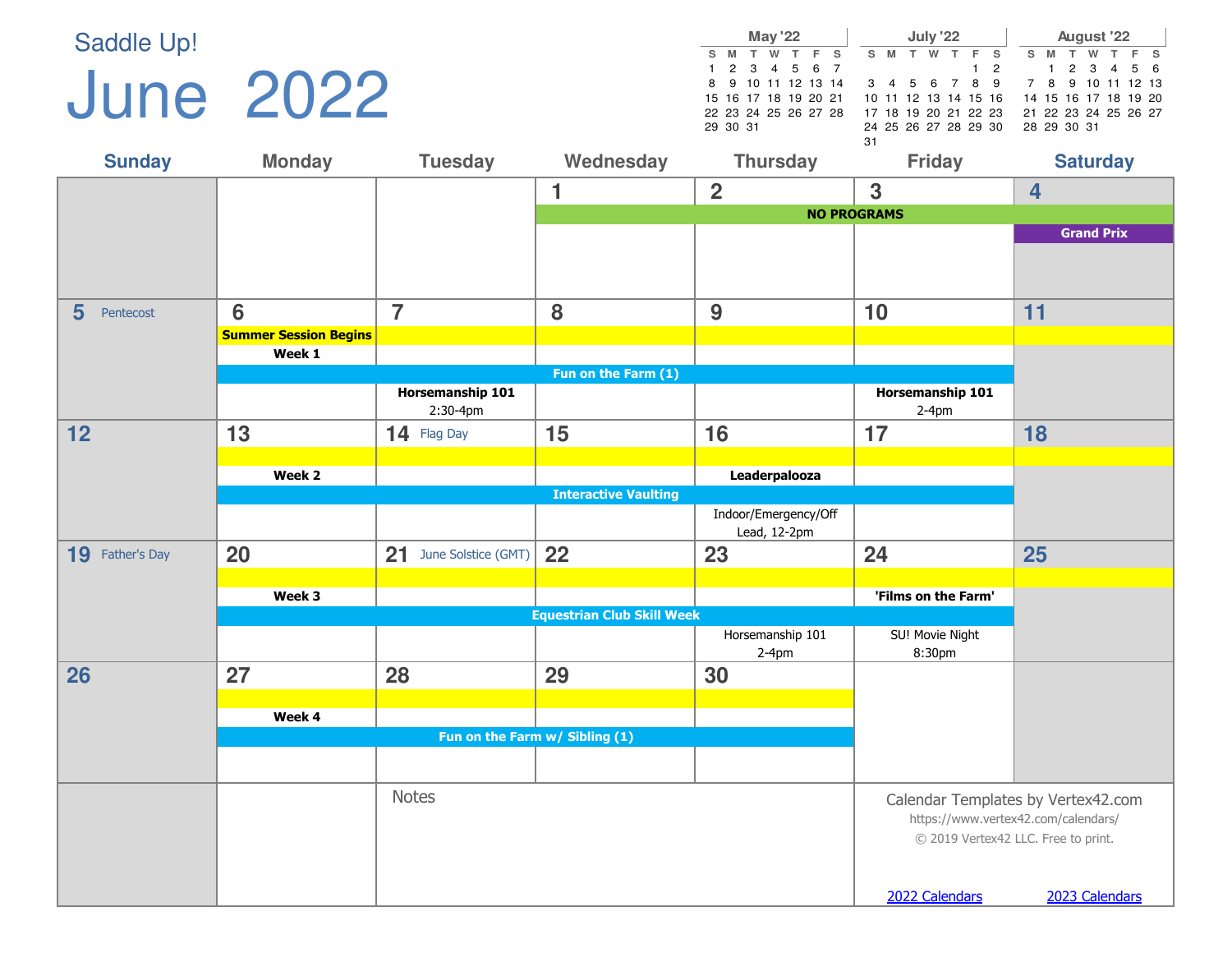# July 2022

|    |                | June '22 |                      |                      |  |                      | August '22 |       |                      |  |     |   | September '22        |             |  |
|----|----------------|----------|----------------------|----------------------|--|----------------------|------------|-------|----------------------|--|-----|---|----------------------|-------------|--|
| S. | M              | w        | T F S                |                      |  | S M                  | w          | T F S |                      |  | S M | w |                      | F S         |  |
|    |                |          | $1 \t2 \t3 \t4$      |                      |  | 1 2 3 4 5 6          |            |       |                      |  |     |   |                      | $1 \t2 \t3$ |  |
|    |                |          | 5 6 7 8 9 10 11      |                      |  | 7 8 9 10 11 12 13    |            |       |                      |  |     |   | 4 5 6 7 8 9 10       |             |  |
|    |                |          | 12 13 14 15 16 17 18 |                      |  | 14 15 16 17 18 19 20 |            |       |                      |  |     |   | 11 12 13 14 15 16 17 |             |  |
|    |                |          |                      | 19 20 21 22 23 24 25 |  |                      |            |       | 21 22 23 24 25 26 27 |  |     |   | 18 19 20 21 22 23 24 |             |  |
|    | 26 27 28 29 30 |          |                      |                      |  | 28 29 30 31          |            |       |                      |  |     |   | 25 26 27 28 29 30    |             |  |

| <b>Sunday</b>           | <b>Monday</b>          | <b>Tuesday</b>         | Wednesday                      | <b>Thursday</b>                                    | <b>Friday</b>             | <b>Saturday</b>                     |
|-------------------------|------------------------|------------------------|--------------------------------|----------------------------------------------------|---------------------------|-------------------------------------|
|                         |                        |                        |                                |                                                    | $\mathbf{1}$              | $\overline{\mathbf{2}}$             |
|                         |                        |                        |                                |                                                    |                           |                                     |
|                         |                        |                        |                                |                                                    | Week 4 cont.              |                                     |
|                         |                        |                        |                                |                                                    | FOF w/ Sibling            |                                     |
|                         |                        |                        |                                |                                                    |                           |                                     |
| $\overline{\mathbf{3}}$ | 4<br>Independence Day  | 5                      | $6\phantom{1}6$                | $\overline{7}$                                     | 8                         | 9                                   |
|                         | <b>NO PROGRAMS</b>     |                        |                                |                                                    |                           |                                     |
|                         | <b>Offices Closed</b>  | Week 5                 |                                |                                                    |                           |                                     |
|                         |                        |                        |                                |                                                    |                           |                                     |
|                         | <b>Holiday (Staff)</b> |                        |                                |                                                    |                           |                                     |
| 10                      | 11                     | 12                     | 13                             | 14                                                 | 15                        | 16                                  |
|                         |                        |                        |                                |                                                    |                           |                                     |
|                         | Week 5                 | Week 6                 |                                |                                                    | 'Films on the Farm'       |                                     |
|                         |                        |                        | Fun on the Farm (2)            |                                                    |                           |                                     |
|                         |                        |                        |                                | Horsemanship 101<br>$2-4pm$                        | SU! Movie Night<br>8:30pm |                                     |
| 17                      | 18                     | 19                     | 20                             | 21                                                 | 22                        | 23                                  |
|                         |                        |                        |                                |                                                    |                           |                                     |
|                         | Week 6                 | Week 7                 |                                |                                                    |                           |                                     |
|                         |                        |                        | Fun on the Farm w/ Sibling (2) |                                                    |                           |                                     |
|                         |                        |                        |                                |                                                    |                           |                                     |
| 24 Parents' Day         | 25                     | 26                     | 27                             | 28                                                 | 29                        | 30                                  |
|                         |                        |                        |                                |                                                    |                           | <b>Summer Session Ends</b>          |
|                         | Week 7                 | Week 8                 |                                |                                                    |                           |                                     |
|                         |                        |                        | Fun on the Farm (3)            |                                                    |                           |                                     |
|                         |                        |                        |                                | <b>Understanding Our</b><br>Riders: Lecture, 5-6pm |                           |                                     |
| 31                      |                        | <b>Notes</b>           |                                |                                                    |                           | Calendar Templates by Vertex42.com  |
|                         |                        | Parent Panel, July TBD |                                |                                                    |                           | https://www.vertex42.com/calendars/ |
|                         |                        | More info to come!     |                                |                                                    |                           | © 2019 Vertex42 LLC. Free to print. |
|                         |                        |                        |                                |                                                    |                           |                                     |
|                         |                        |                        |                                |                                                    | 2022 Calendars            | 2023 Calendars                      |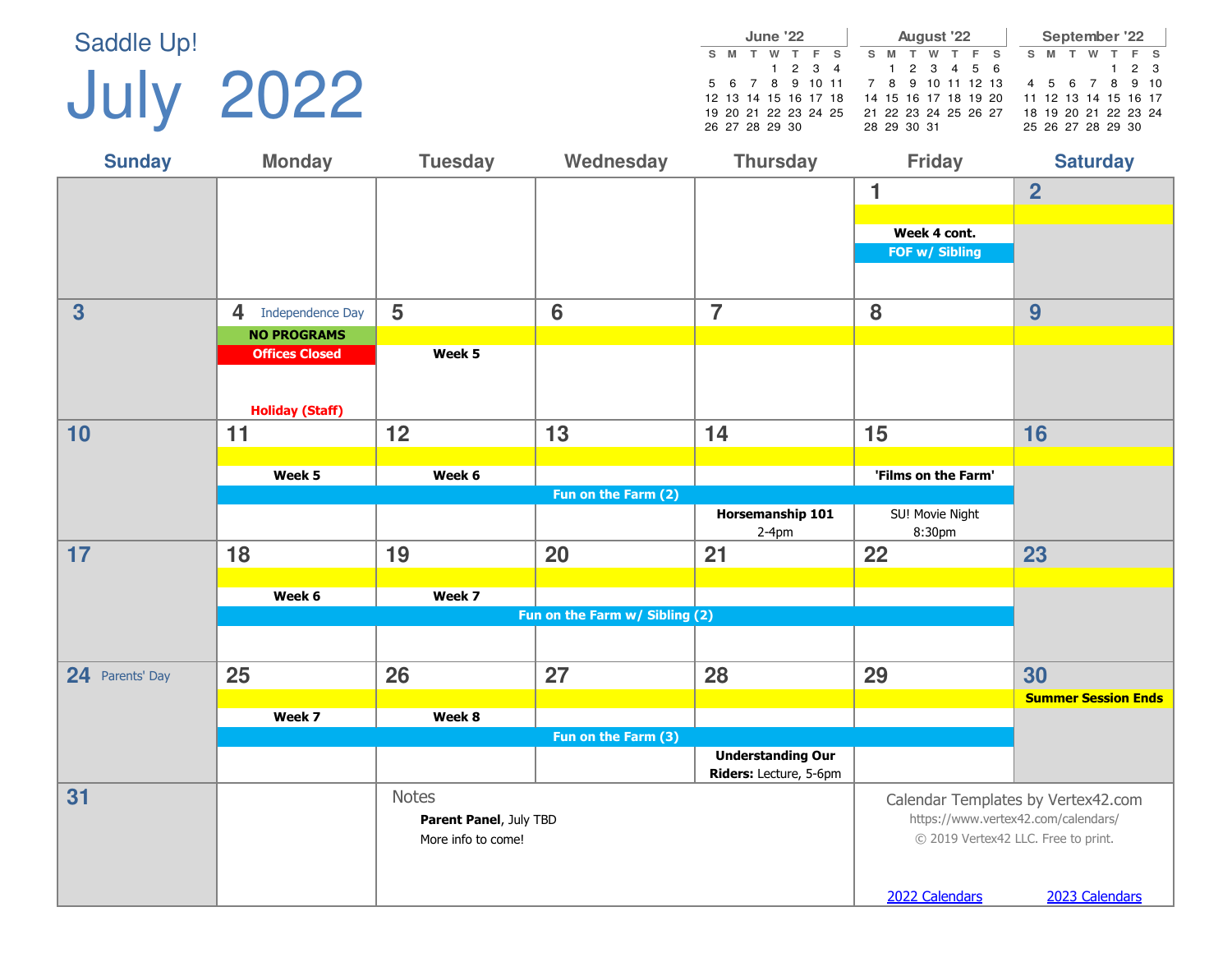## August

| Saddle Up!     | August 2022                          |                    |                | July '22<br>S M T W T F S<br>$1\quad 2$<br>3 4 5 6 7 8 9<br>24 25 26 27 28 29 30<br>31 | September '22<br>S M T W T F S<br>$1 \quad 2 \quad 3$<br>4 5 6 7 8 9 10<br>10 11 12 13 14 15 16 11 12 13 14 15 16 17<br>17 18 19 20 21 22 23 18 19 20 21 22 23 24<br>25 26 27 28 29 30 | October '22<br>S M T W T F S<br>2 3 4 5 6 7 8<br>9 10 11 12 13 14 15<br>16 17 18 19 20 21 22<br>23 24 25 26 27 28 29<br>30 31 |
|----------------|--------------------------------------|--------------------|----------------|----------------------------------------------------------------------------------------|----------------------------------------------------------------------------------------------------------------------------------------------------------------------------------------|-------------------------------------------------------------------------------------------------------------------------------|
| <b>Sunday</b>  | <b>Monday</b>                        | <b>Tuesday</b>     | Wednesday      | <b>Thursday</b>                                                                        | <b>Friday</b>                                                                                                                                                                          | <b>Saturday</b>                                                                                                               |
|                | 1                                    | $\overline{2}$     | $\overline{3}$ | $\overline{\mathbf{4}}$<br><b>NO PROGRAMS</b>                                          | 5                                                                                                                                                                                      | $6\phantom{1}6$                                                                                                               |
|                |                                      |                    |                |                                                                                        |                                                                                                                                                                                        | <b>Offices Closed</b>                                                                                                         |
| $\overline{7}$ | 8                                    | 9                  | 10             | 11                                                                                     | 12                                                                                                                                                                                     | 13                                                                                                                            |
|                |                                      |                    |                | <b>NO PROGRAMS</b>                                                                     |                                                                                                                                                                                        |                                                                                                                               |
|                |                                      |                    |                |                                                                                        |                                                                                                                                                                                        | <b>Offices Closed</b>                                                                                                         |
| 14             | 15                                   | 16                 | 17             | 18                                                                                     | 19 Aviation Day                                                                                                                                                                        | 20                                                                                                                            |
|                | <b>Fall Session Begins</b>           |                    |                |                                                                                        |                                                                                                                                                                                        |                                                                                                                               |
|                | Week 1                               |                    |                |                                                                                        |                                                                                                                                                                                        |                                                                                                                               |
| 21             | 22                                   | 23                 | 24             | 25                                                                                     | 26                                                                                                                                                                                     | 27                                                                                                                            |
|                | Week 2<br><b>Equestrian Club (1)</b> |                    |                |                                                                                        |                                                                                                                                                                                        |                                                                                                                               |
| 28             | 29                                   | 30                 | 31             |                                                                                        |                                                                                                                                                                                        |                                                                                                                               |
|                | Week 3                               | <b>Safety Week</b> |                |                                                                                        |                                                                                                                                                                                        |                                                                                                                               |
|                |                                      | <b>Notes</b>       |                |                                                                                        |                                                                                                                                                                                        | Calendar Templates by Vertex42.com<br>https://www.vertex42.com/calendars/                                                     |

© 2019 Vertex42 LLC. Free to print.

2022 Calendars 2023 Calendars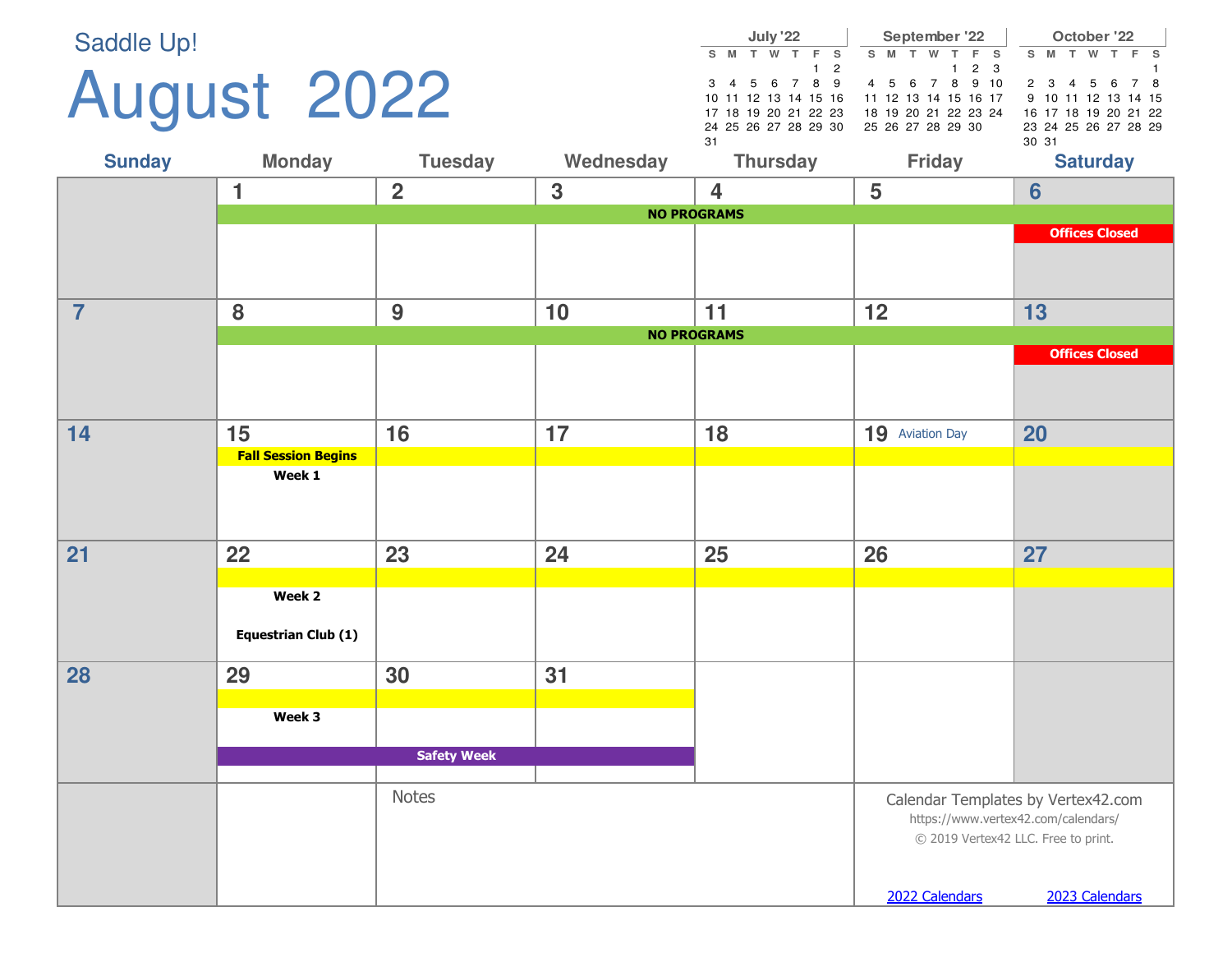### September 2022

|             |   | August '22           |  |                      | October '22 |   |                                |    |          |             | November '22         |          |     |  |
|-------------|---|----------------------|--|----------------------|-------------|---|--------------------------------|----|----------|-------------|----------------------|----------|-----|--|
| S M T       | w | T F S                |  | S M                  | w           | T | F S                            | S. | <b>M</b> |             | w                    | <b>T</b> | F S |  |
|             |   | 1 2 3 4 5 6          |  |                      |             |   |                                |    |          |             | 1 2 3 4 5            |          |     |  |
|             |   | 7 8 9 10 11 12 13    |  |                      |             |   | 2 3 4 5 6 7 8 6 7 8 9 10 11 12 |    |          |             |                      |          |     |  |
|             |   | 14 15 16 17 18 19 20 |  |                      |             |   | 9 10 11 12 13 14 15            |    |          |             | 13 14 15 16 17 18 19 |          |     |  |
|             |   | 21 22 23 24 25 26 27 |  |                      |             |   | 16 17 18 19 20 21 22           |    |          |             | 20 21 22 23 24 25 26 |          |     |  |
| 28 29 30 31 |   |                      |  | 23 24 25 26 27 28 29 |             |   |                                |    |          | 27 28 29 30 |                      |          |     |  |
|             |   |                      |  | 30 31                |             |   |                                |    |          |             |                      |          |     |  |
|             |   |                      |  |                      |             |   |                                |    |          | __          |                      |          |     |  |

| <b>Sunday</b>           | <b>Monday</b>              | <b>Tuesday</b>  | Wednesday      | <b>Thursday</b>    | <b>Friday</b>                       | <b>Saturday</b>             |
|-------------------------|----------------------------|-----------------|----------------|--------------------|-------------------------------------|-----------------------------|
|                         |                            |                 |                | 1                  | $\overline{2}$                      | $\overline{\mathbf{3}}$     |
|                         |                            |                 |                |                    |                                     |                             |
|                         |                            |                 |                |                    |                                     |                             |
|                         |                            |                 |                |                    | <b>Safety Week</b>                  |                             |
|                         |                            |                 |                |                    |                                     |                             |
| $\overline{\mathbf{4}}$ | 5 Labor Day                | $6\phantom{1}6$ | $\overline{7}$ | 8                  | 9                                   | 10                          |
|                         |                            |                 |                | <b>NO PROGRAMS</b> |                                     |                             |
|                         | <b>Offices Closed</b>      |                 |                |                    |                                     | <b>Chukkers for Charity</b> |
|                         |                            |                 |                |                    |                                     |                             |
|                         | <b>Holiday (Staff)</b>     |                 |                |                    |                                     |                             |
| 11 Patriot Day          | 12                         | 13              | 14             | 15                 | 16                                  | 17 Constitution Day         |
| Grandparents Day        | <b>NO PROGRAMS</b>         |                 |                |                    |                                     |                             |
|                         | <b>Offices Closed</b>      | Week 4          |                |                    |                                     |                             |
|                         |                            |                 |                |                    |                                     |                             |
|                         |                            |                 |                |                    |                                     |                             |
| 18                      | 19                         | 20              | 21             | 22                 | 23 Autumnal equinox (GMT)           | 24                          |
|                         |                            |                 |                |                    |                                     |                             |
|                         | Week 4                     | Week 5          |                |                    |                                     |                             |
|                         | <b>Equestrian Club (2)</b> |                 |                |                    |                                     |                             |
|                         |                            |                 |                |                    |                                     |                             |
| 25                      | 26 Rosh Hashanah           | 27              | 28             | 29                 | 30                                  |                             |
|                         |                            |                 |                |                    |                                     |                             |
|                         | Week 5                     | Week 6          |                |                    |                                     |                             |
|                         |                            |                 |                |                    |                                     |                             |
|                         |                            |                 |                |                    |                                     |                             |
|                         |                            | Notes           |                |                    | Calendar Templates by Vertex42.com  |                             |
|                         |                            |                 |                |                    | https://www.vertex42.com/calendars/ |                             |
|                         |                            |                 |                |                    | © 2019 Vertex42 LLC. Free to print. |                             |
|                         |                            |                 |                |                    |                                     |                             |
|                         |                            |                 |                |                    | 2022 Calendars                      | 2023 Calendars              |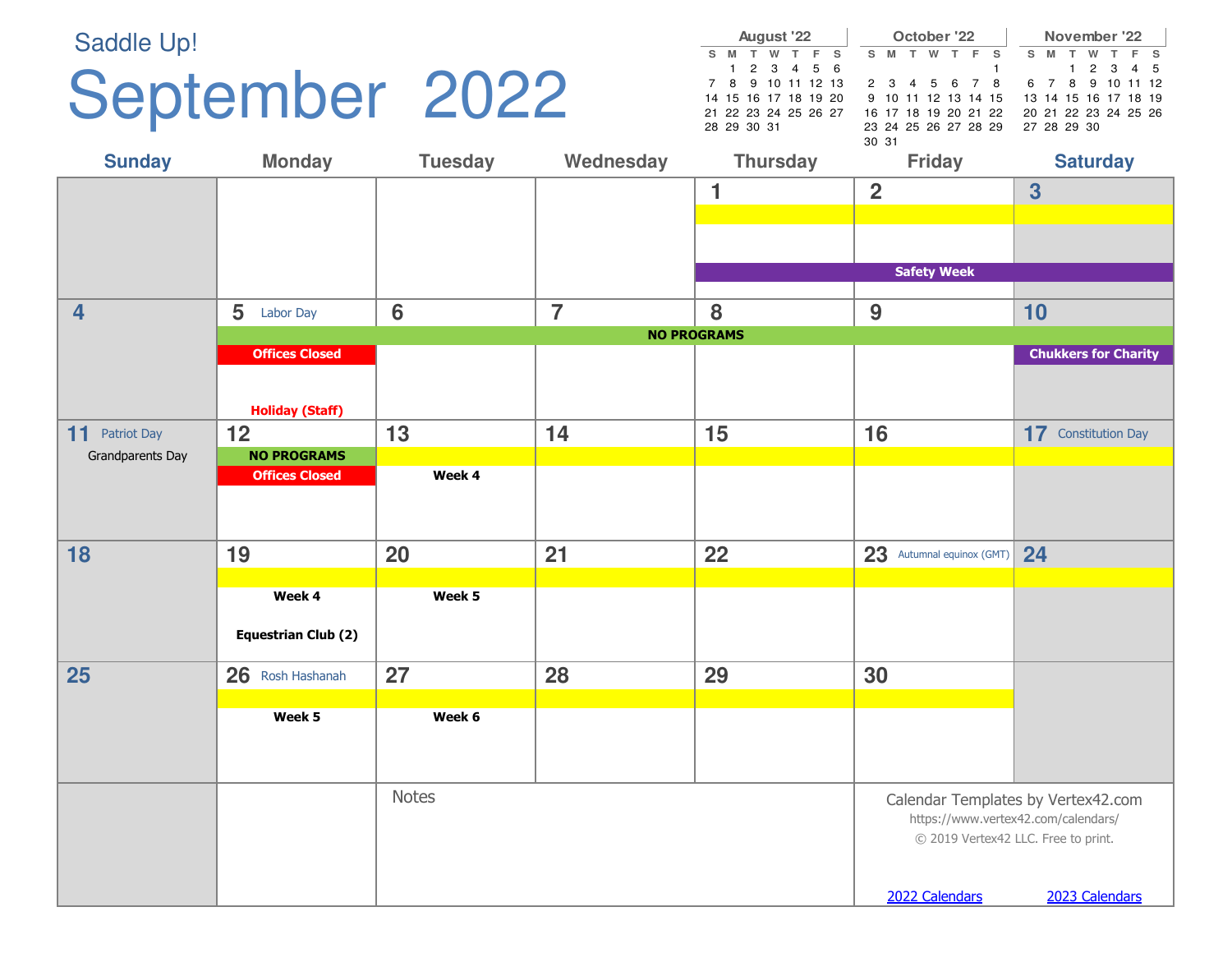### October 2022

|   |   |  | September '22        |             |  |    |   | November '22         |   |   |                  |    |   |   | December '22         |       |  |
|---|---|--|----------------------|-------------|--|----|---|----------------------|---|---|------------------|----|---|---|----------------------|-------|--|
| s | M |  |                      |             |  | S. | M |                      | w | E | - s              | S. | M | w |                      |       |  |
|   |   |  |                      | $1 \t2 \t3$ |  |    |   | 1 2 3 4 5            |   |   |                  |    |   |   |                      | 1 2 3 |  |
|   |   |  | 4 5 6 7 8 9 10       |             |  |    |   |                      |   |   | 6 7 8 9 10 11 12 |    |   |   | 4 5 6 7 8 9 10       |       |  |
|   |   |  | 11 12 13 14 15 16 17 |             |  |    |   | 13 14 15 16 17 18 19 |   |   |                  |    |   |   | 11 12 13 14 15 16 17 |       |  |
|   |   |  | 18 19 20 21 22 23 24 |             |  |    |   | 20 21 22 23 24 25 26 |   |   |                  |    |   |   | 18 19 20 21 22 23 24 |       |  |
|   |   |  | 25 26 27 28 29 30    |             |  |    |   | 27 28 29 30          |   |   |                  |    |   |   | 25 26 27 28 29 30 31 |       |  |

| <b>Sunday</b>  | <b>Monday</b>              | <b>Tuesday</b>          | Wednesday       | <b>Thursday</b>                 | <b>Friday</b>  | <b>Saturday</b>                     |
|----------------|----------------------------|-------------------------|-----------------|---------------------------------|----------------|-------------------------------------|
|                |                            |                         |                 |                                 |                | 1                                   |
|                |                            |                         |                 |                                 |                |                                     |
|                |                            |                         |                 |                                 |                | Week 6 cont.                        |
|                |                            |                         |                 |                                 |                |                                     |
|                |                            |                         |                 |                                 |                |                                     |
| $\overline{2}$ | $\overline{\mathbf{3}}$    | $\overline{\mathbf{4}}$ | 5<br>Yom Kippur | $6\phantom{1}6$                 | $\overline{7}$ | 8                                   |
|                | Week 6                     | Week 7                  |                 |                                 |                |                                     |
|                |                            |                         |                 |                                 |                |                                     |
|                |                            |                         |                 |                                 |                |                                     |
|                | <b>Equestrian Club (3)</b> |                         |                 |                                 |                |                                     |
| 9              | 10 Columbus Day            | 11                      | 12              | 13                              | 14             | 15 Sweetest Day                     |
|                |                            |                         |                 | <b>NO PROGRAMS - Fall Break</b> |                | <b>Offices Closed</b>               |
|                |                            |                         |                 |                                 |                |                                     |
|                |                            |                         |                 |                                 |                |                                     |
|                |                            |                         |                 |                                 |                |                                     |
| 16 Boss's Day  | 17                         | 18                      | 19              | 20                              | 21             | 22                                  |
|                | Week 7                     | Week 8                  |                 |                                 |                |                                     |
|                |                            |                         |                 |                                 |                |                                     |
|                | <b>Equestrian Club (4)</b> |                         |                 |                                 |                |                                     |
| 23             | 24 United Nations Day      | 25                      | 26              | 27                              | 28             | 29                                  |
|                |                            |                         |                 |                                 |                |                                     |
|                | Week 8                     | Week 9                  |                 |                                 |                |                                     |
|                |                            |                         |                 | <b>SUPER Week</b>               |                |                                     |
|                |                            |                         |                 |                                 |                |                                     |
| 30             | 31 Halloween               | <b>Notes</b>            |                 |                                 |                | Calendar Templates by Vertex42.com  |
|                |                            |                         |                 |                                 |                | https://www.vertex42.com/calendars/ |
|                | Week 9                     |                         |                 |                                 |                | © 2019 Vertex42 LLC. Free to print. |
|                | <b>Equestrian Club (5)</b> |                         |                 |                                 |                |                                     |
|                |                            |                         |                 |                                 | 2022 Calendars | 2023 Calendars                      |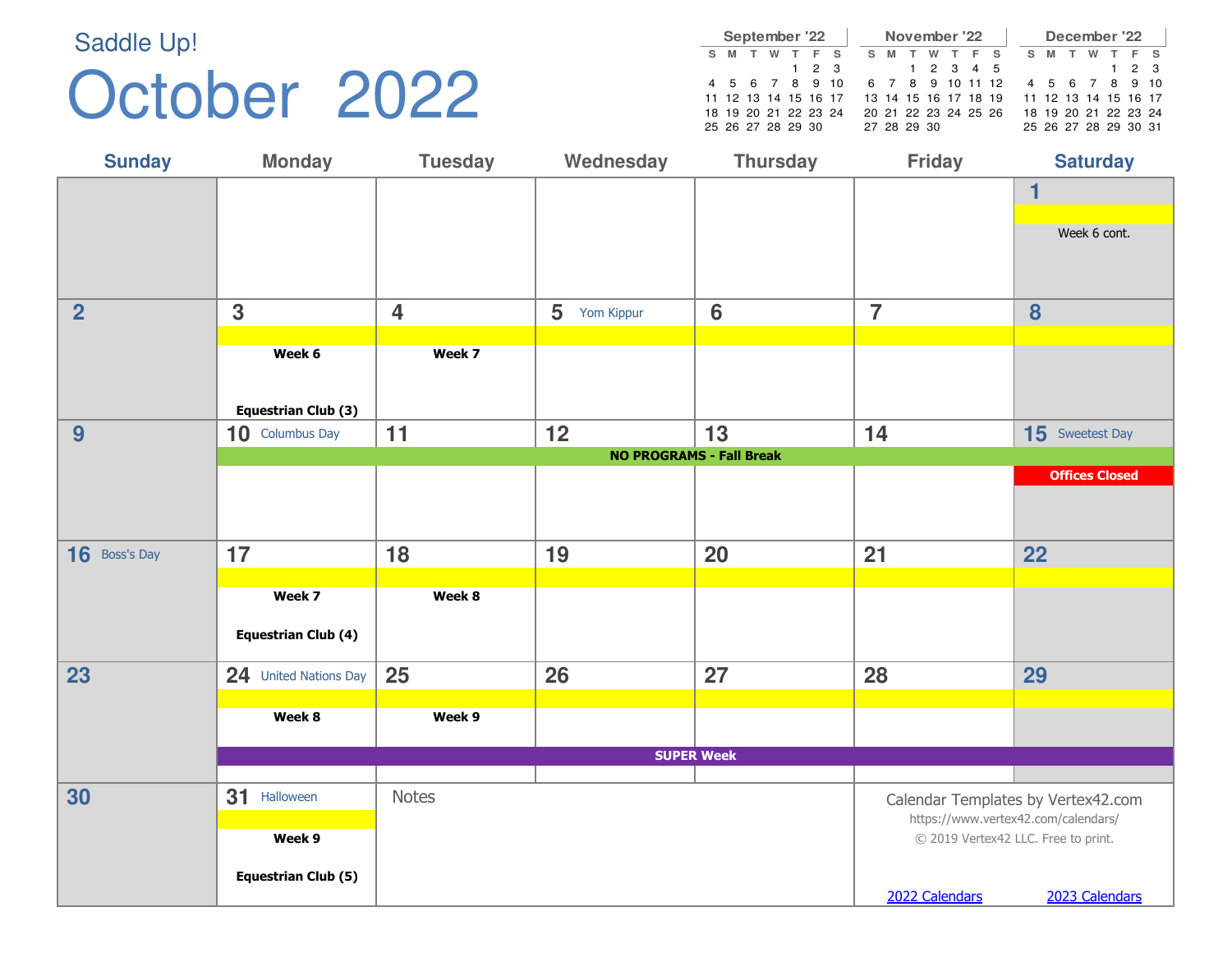### November 2022

|       |                      | October '22 |    |                                          |   |   |   | December '22         |                   |     |  |          |   | January '23          |       |  |
|-------|----------------------|-------------|----|------------------------------------------|---|---|---|----------------------|-------------------|-----|--|----------|---|----------------------|-------|--|
| S.    | M                    |             | F. | S.                                       | s | M | w |                      |                   | F S |  | S M      | w |                      | $F$ S |  |
|       |                      |             |    |                                          |   |   |   |                      | $1\quad 2\quad 3$ |     |  |          |   | 1 2 3 4 5 6 7        |       |  |
|       | 2 3 4 5 6 7 8        |             |    |                                          |   |   |   | 4 5 6 7 8 9 10       |                   |     |  |          |   | 8 9 10 11 12 13 14   |       |  |
|       |                      |             |    | 9 10 11 12 13 14 15 11 12 13 14 15 16 17 |   |   |   |                      |                   |     |  |          |   | 15 16 17 18 19 20 21 |       |  |
|       | 16 17 18 19 20 21 22 |             |    |                                          |   |   |   | 18 19 20 21 22 23 24 |                   |     |  |          |   | 22 23 24 25 26 27 28 |       |  |
|       | 23 24 25 26 27 28 29 |             |    |                                          |   |   |   | 25 26 27 28 29 30 31 |                   |     |  | 29 30 31 |   |                      |       |  |
| 30 31 |                      |             |    |                                          |   |   |   |                      |                   |     |  |          |   |                      |       |  |

| <b>Sunday</b>        | <b>Monday</b>              | <b>Tuesday</b> | Wednesday      | <b>Thursday</b>        | <b>Friday</b>           | <b>Saturday</b>                                                           |
|----------------------|----------------------------|----------------|----------------|------------------------|-------------------------|---------------------------------------------------------------------------|
|                      |                            | 1              | $\overline{2}$ | 3                      | $\overline{\mathbf{4}}$ | $5\phantom{1}$                                                            |
|                      |                            |                |                |                        |                         |                                                                           |
|                      |                            | <b>Week 10</b> |                |                        |                         |                                                                           |
|                      |                            |                |                |                        |                         |                                                                           |
|                      |                            |                |                |                        |                         |                                                                           |
| 6<br>Daylight Saving | $\overline{7}$             | 8              | 9              | 10                     | 11 Veterans Day         | 12                                                                        |
|                      |                            |                |                |                        |                         |                                                                           |
|                      | Week 10                    | Week 11        |                |                        |                         |                                                                           |
|                      |                            |                |                |                        |                         |                                                                           |
|                      |                            |                |                |                        |                         |                                                                           |
| 13                   | 14                         | 15             | 16             | 17                     | 18                      | 19                                                                        |
|                      | Week 11                    | Week 12        |                |                        |                         |                                                                           |
|                      |                            |                |                |                        |                         |                                                                           |
|                      | <b>Equestrian Club (6)</b> |                |                |                        |                         |                                                                           |
|                      |                            |                |                |                        |                         |                                                                           |
| 20                   | 21                         | 22             | 23             | 24 Thanksgiving        | 25                      | 26                                                                        |
|                      |                            |                |                | <b>NO PROGRAMS</b>     | <b>Offices Closed</b>   |                                                                           |
|                      |                            |                |                |                        |                         |                                                                           |
|                      |                            |                |                |                        |                         |                                                                           |
|                      |                            |                |                | <b>Holiday (Staff)</b> | <b>Holiday (Staff)</b>  |                                                                           |
| 27                   | 28                         | 29             | 30             |                        |                         |                                                                           |
|                      | Week 12                    | Week 13        |                |                        |                         |                                                                           |
|                      |                            |                |                |                        |                         |                                                                           |
|                      | <b>Equestrian Club (7)</b> |                |                |                        |                         |                                                                           |
|                      |                            | <b>Notes</b>   |                |                        |                         |                                                                           |
|                      |                            |                |                |                        |                         | Calendar Templates by Vertex42.com<br>https://www.vertex42.com/calendars/ |
|                      |                            |                |                |                        |                         | © 2019 Vertex42 LLC. Free to print.                                       |
|                      |                            |                |                |                        |                         |                                                                           |
|                      |                            |                |                |                        | 2022 Calendars          | 2023 Calendars                                                            |